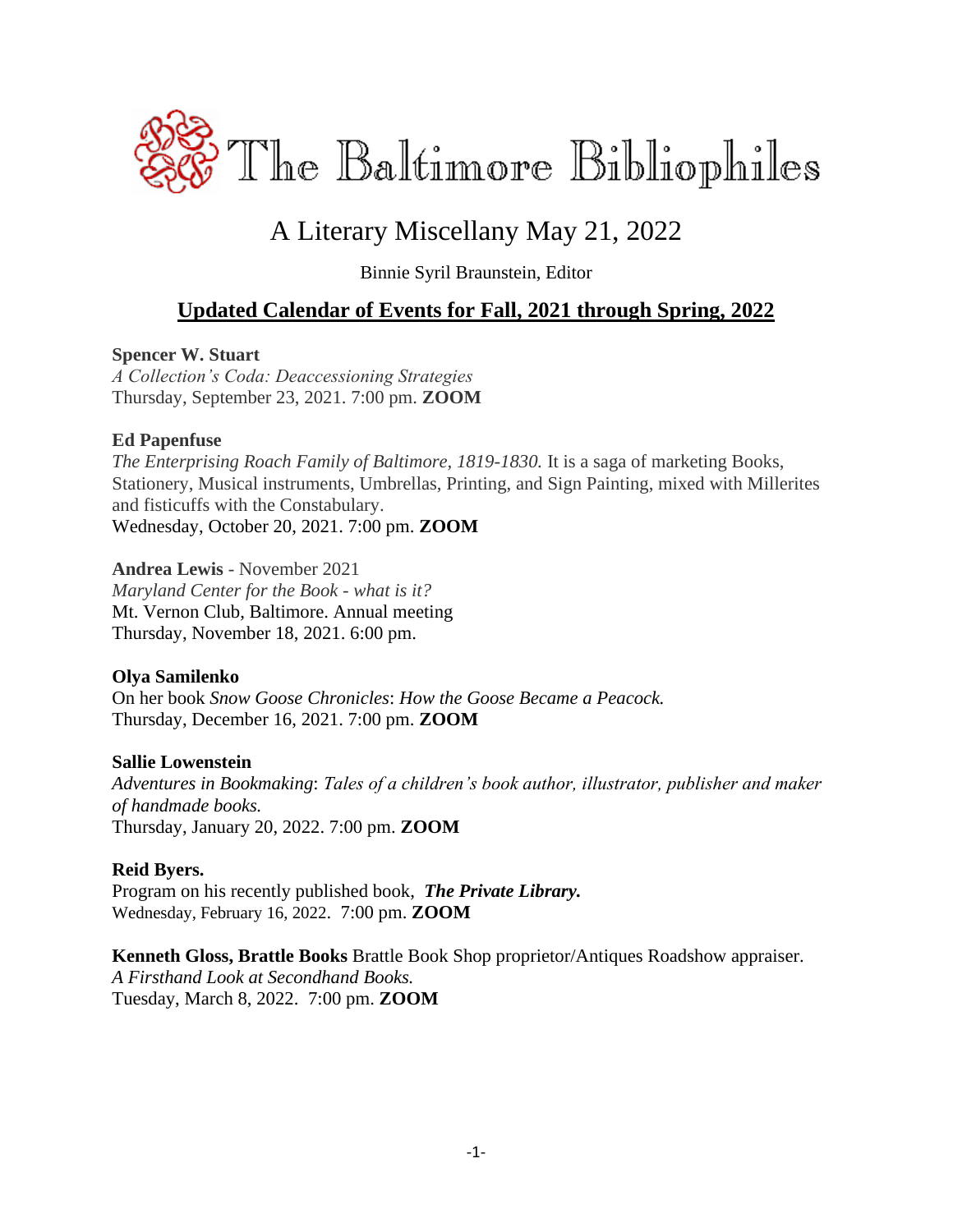#### **April Oettinger, Professor of Art History at Goucher College**

Innovations in Teaching the History of the Book in the Liberal Arts Classroom. As presented to the Renaissance Society of America annual meeting, at Marsh's Library in Dublin, Ireland. Thursday, April 21, 2022. 7:00 pm. **ZOOM**

**Elizabeth DeBold, Assistant Curator of Collections, Folger Shakespeare Library** *Brush Up Your Shakespeare*: The Harmsworth Collection and other things you didn't know about The Folger Shakespeare Library Wednesday, May 18, 2022. 7:00 pm. **ZOOM**

**Peabody Library. Exhibit/Tour/Lunch GRACE NOTES IN AMERICAN HISTORY:** *200 Years of Songs from the Lester Levy Sheet Music Collection. Tour courtesy of exhibit curator, Sam Bessen.* Saturday, June 18, 2022. 11:00 AM. Box lunch.

#### **Leonard Marcus.**

**On his recent book:** *You Can't Say That!: Writers for Young People Talk About Censorship, Free Expression, and the Stories They Have to Tell* Wednesday, July 20, 2022. 7:00 PM. ZOOM

#### **Spencer W. Stewart**

*The Making of a Collector.* Interactive with participating members/attendees. Wednesday, September 21, 2022. 7:00 pm. **ZOOM**

#### **Charles Tharp**

On *George Washington's library at Mt. Vernon* November, 2022. ANNUAL MEETING. Date/Time/Venue TBD. In person.

#### **Binnie Syril Braunstein**

*Secrets of a writing career: How a bus ride led (dragged) the author to pen short stories and romance novels.*

Date/Time/Venue TBD. In person or Zoom.

## **New feature…Spotlight on our members!**

**Diane Bockrath** is a processing archivist at the Hagley Museum and Library. Her collecting interests include History of bookbinding; 19th century publishers' bindings; 19th century illustrated books & children's literature. Also sporting literature & country life (horse  $\&$ hounds). Books about books.

### *Time Sensitive***!**

Our member, **Tom Stusur,** informs us about an exhibit currently on display at Johns Hopkins University **until June 30**: *Community Archives: Preserving Black Baltimore***.** This exhibition in the **Milton S Eisenhower library main level** showcases the rich histories that lie within non-traditional archives in Black Baltimore and features items donated from community partners, such as the Eubie Blake Cultural Arts Center, The *Afro* Newspaper, and three historic Black churches of West Baltimore: Metropolitan United Methodist Church, Union Baptist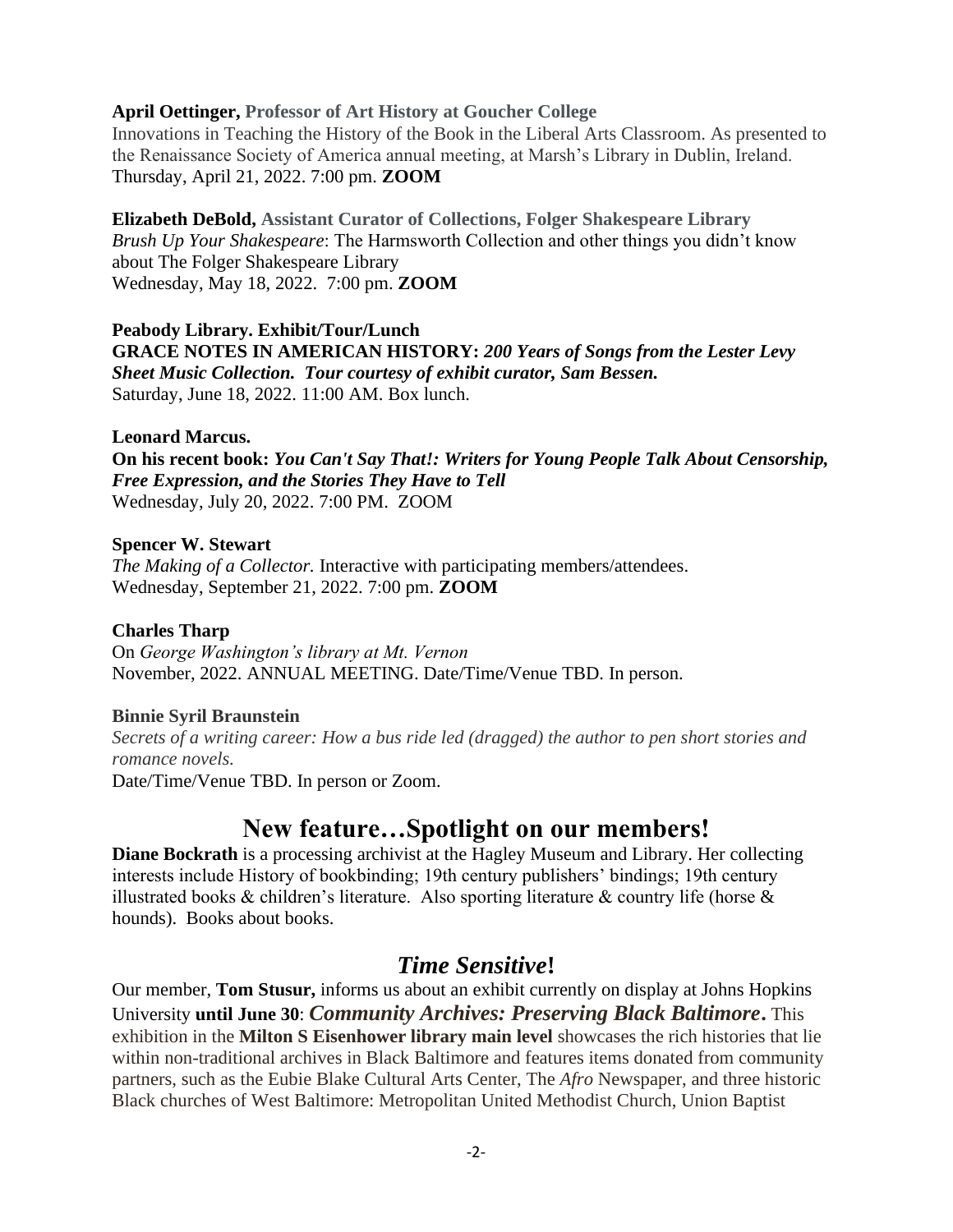Church, and St. James Episcopal Church, alongside documentary photos of the Community Archives team at work. Please contact Tonika Berkley at tberkle1@jhu.edu or Gabrielle Dean gnodean@jhu.edu for any questions.

<https://inheritancebaltimore.jhu.edu/event/community-archives-preserving-black-baltimore/>

**Kelmscott Bookshop Mid-May Newsletter 2022. A**s you prepare for summer vacation, perhaps you might be interested in our sale on travel books. Throughout the month of May, Kelmscott is having a sale on travel books, including books in French History, Maritime, Australia and the South Pacific. All books in these categories that are \$100 and under will be 30% off. Browse all books on sale by clicking on the link below, and then clicking on the various "browsing" links.

[https://bit.ly/May\\_2022\\_Kelmscott](https://bit.ly/May_2022_Kelmscott)

# **News and Notes from Here and There…**

On April 21, **Dr. April Oettinger** of Goucher College gave a (Zoom) talk entitled *Innovations in Teaching the History of the Book in the Liberal Arts Classroom.* As presented to the Renaissance Society of America annual meeting, at Marsh's Library in Dublin, Ireland. For those of you who could not be present, the link to her PowerPoint presentation is below: [https://goucher-](https://goucher-my.sharepoint.com/:p:/g/personal/apoet001_goucher_edu/Ea1tcJ0o8s9Grm0eQYepoN8Bwq7ygO6Dz5w4YSl4NyTdog)

[my.sharepoint.com/:p:/g/personal/apoet001\\_goucher\\_edu/Ea1tcJ0o8s9Grm0eQYepoN8Bwq7yg](https://goucher-my.sharepoint.com/:p:/g/personal/apoet001_goucher_edu/Ea1tcJ0o8s9Grm0eQYepoN8Bwq7ygO6Dz5w4YSl4NyTdog) [O6Dz5w4YSl4NyTdog](https://goucher-my.sharepoint.com/:p:/g/personal/apoet001_goucher_edu/Ea1tcJ0o8s9Grm0eQYepoN8Bwq7ygO6Dz5w4YSl4NyTdog)

On May 18, **Elizabeth (Beth) DeBold, Assistant Curator of Collections, Folger Shakespeare Library gave a (Zoom) presentation entitled:** *Brush Up Your Shakespeare*: The Harmsworth Collection and other things you didn't know about. For the minutes to the May 18 meeting, please use the link below:

<https://docs.google.com/document/d/1CVRaQjPq8teeWWqcDVIQkTKz3s4D8z49/edit> The recorded version of Beth DeBold's talk will be made available upon request (after editing).

*American Book Collecting* (Blog); "*Three Ardent Bibliophiles and the Greatest*  **Book in the World.**" By Kurt Zimmerman. Zimmerman's moving essay is in memory of Jerry Morris, who recently passed away. Zimmerman is the author of the recently published (2020) *Rare Book Hunting: Essays and Escapades.* <http://www.bookcollectinghistory.com/>

# *Fine Books* **&** *Collections: Fine Books Notes*

<https://www.finebooksmagazine.com/>

From our members, **Charles Dibble** and **August Imholtz**: *New York Times***: "***Meet the Old Book Collectors"* A growing cohort of young enthusiasts is helping to shape the future of an antique trade. <https://www.nytimes.com/2022/05/07/style/rare-used-book-collectors.html>

*Fine Books* **&** *Collections***:** *Mid-Month Fine Books Notes for May* <https://www.finebooksmagazine.com/>